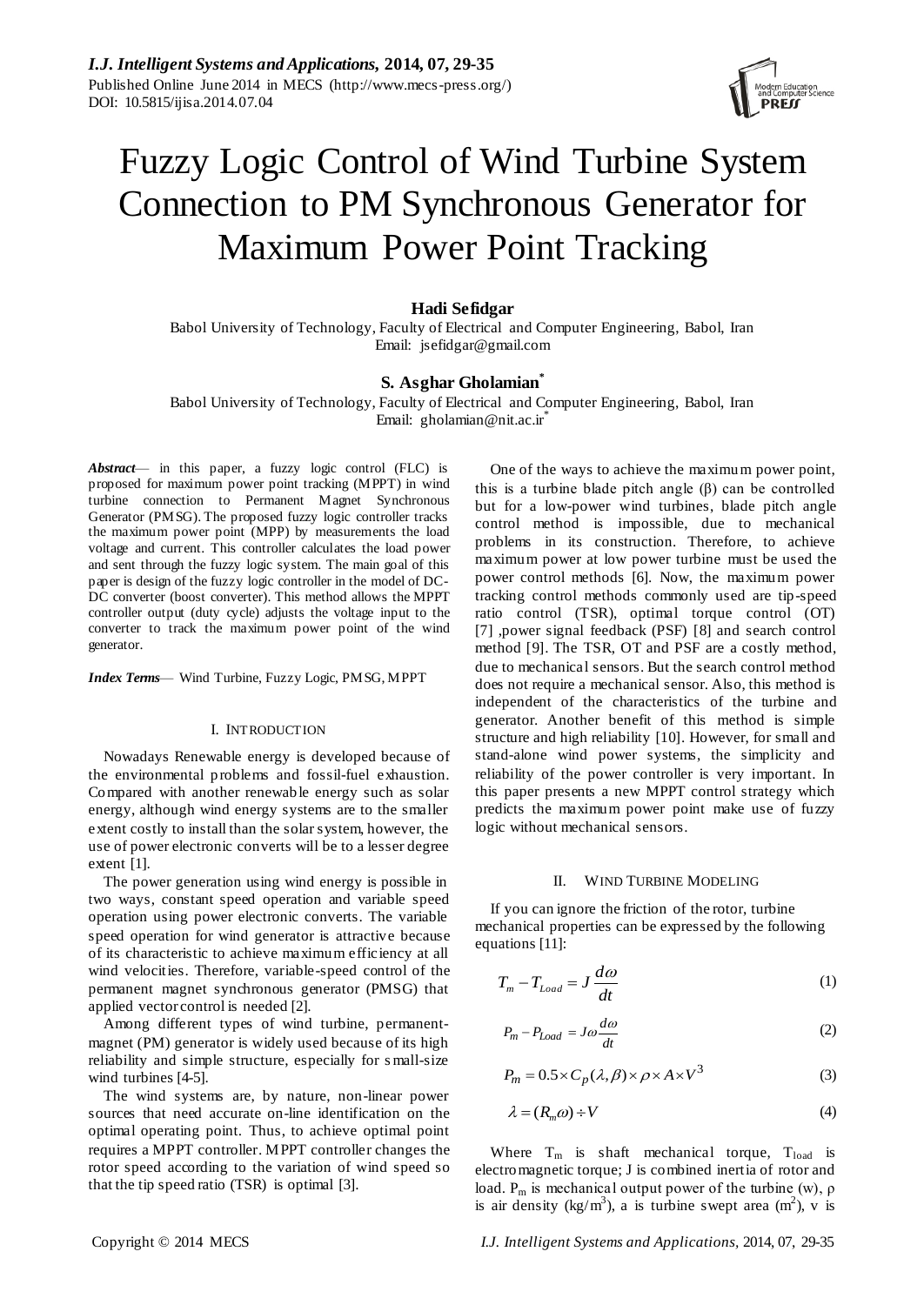wind speed (m/s),  $C_p(\lambda, \beta)$  is performance coefficient of the turbine,  $\beta$  is blade pitch angle (deg),  $R_m$  is turbine radii(m),  $\omega_m$  is turbine angular velocity (rad/s) and  $\lambda$  is tip speed ratio of the rotor blade tip speed to wind speed.

The mechanical power generated by the turbine rotor to the initial power of the wind turbine power coefficient  $(C_p)$  say that a non-linear relationship between the tip speed and blade pitch angle. Figure.1 shows that at different blade angle, the power coefficients vary with tip speed ratio.

From figure.1, we can see the variation of power coefficient versus the blade pitch angle β. Where the β gradually increases, the curve of Cp will decrease significantly. Generally, to achieve the maximum wind power, β value should be very small. If β is at a given value, then Cp has a maximum value  $C_{pmax}$ .



Fig.1. Wind-turbine power coefficient characteristics of a wind turbine.

In this paper, the value of  $β$  is equal to zero and power coefficient only function of tip speed ratio is considered. According to equation 3, the most important parameters to achieve the maximum power point wind turbine is Cp curve, so that maximum power output of wind turbines occurs when cp is maximum. The constant β, the optimum Cp occurs at different values of λ. Determined for each wind speed, there is an optimum rotor speed as

the wind speed, and the power output is maximum. So if the wind speed is considered constant, Cp value will depend on the wind turbine rotor speed. Thus, by controlling the rotor speed, turbine power output is controlled. In addition, for each specific wind speed, there is only one rotor speed which leads to maximum power



Fig. 3. the Torque curves for different wind speeds and zero bitch angle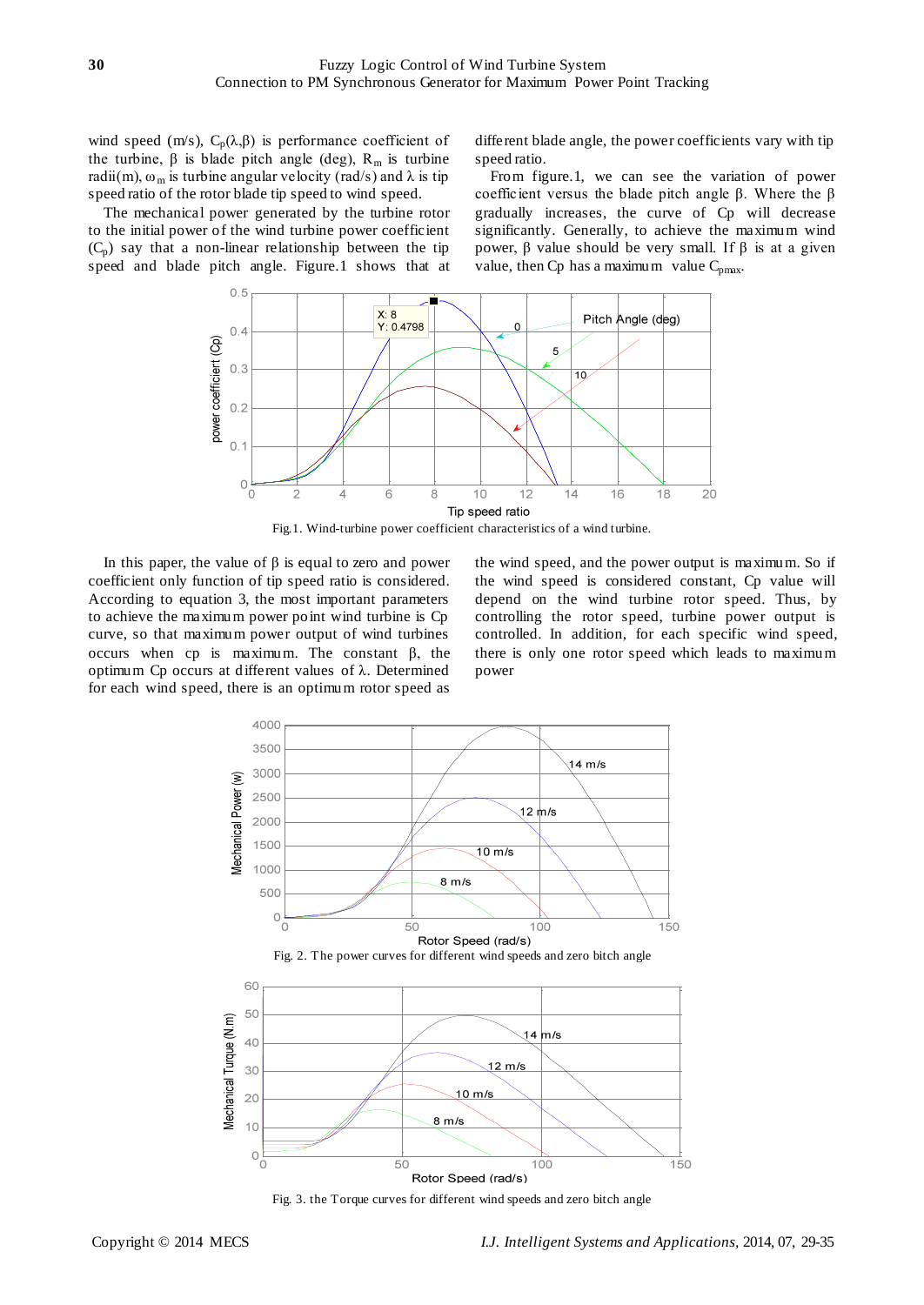Figures 2 and 3 show the curves of the wind turbine power- rotor speed and turbine torque – rotor speed for the different wind speeds. From the figures, it is clear that for the different power curves, the maximum powers are achieved at the different rotor speeds. Therefore, the rotor speed should be operated at the optimum speed. This technique is called as MPPT (Maximum Power Point Tracking).

#### III. MAXIMUM POWER POINT CONTROL

Figure4 presents the block diagram of the wind energy conversion system in our research; wind energy by wind turbines is converted into mechanical power on the shaft. Mechanical power by a permanent magnet synchronous generator (PMSG) is converted into electrical power.



Fig. 4. Schematic of wind generation system

The generator ac output voltage is converted to dc form using a three-phase full-wave bridge rectifier. The main purpose of applying the rectifier, isolation voltage variable frequency produced by the machine, the load must operate at a fixed frequency, it is.

The boost DC / DC converter to control the output voltage of the rectifier  $(V_{dc})$  is applied. Rectifier output voltage and current are measured and sent to the controller.

#### IV. FUZZY ALGORITHM TO ACHIEVE MPPT

In references [12-13]**,** a new approach was proposed for tracking control of maximum power which is independent of the characteristics of the turbine.

In this methodology, the controller measured voltage and current of the rectifier then, search the maximum power point.



Fig. 5. Block diagram of the fuzzy controller

In this paper, the fuzzy algorithm used to achieve the maximum power point. In this methodology, the load voltage and current measurements and output power is calculated and sent to the controller. Fig. 5 shown the block diagram of the controller used in this case.

During the process of fuzzy membership functions with a range of 0 and 1 is used to convert the controller's

input variables to membership values ranging. For the FLC used, membership functions are chosen to be of triangular form for reasons of simplicity since they are less demanding in computational resources. Two inputs for the FLC are the output power variation, *ΔP<sup>n</sup>* and the converter's output duty cycle difference, *ΔDn-1*.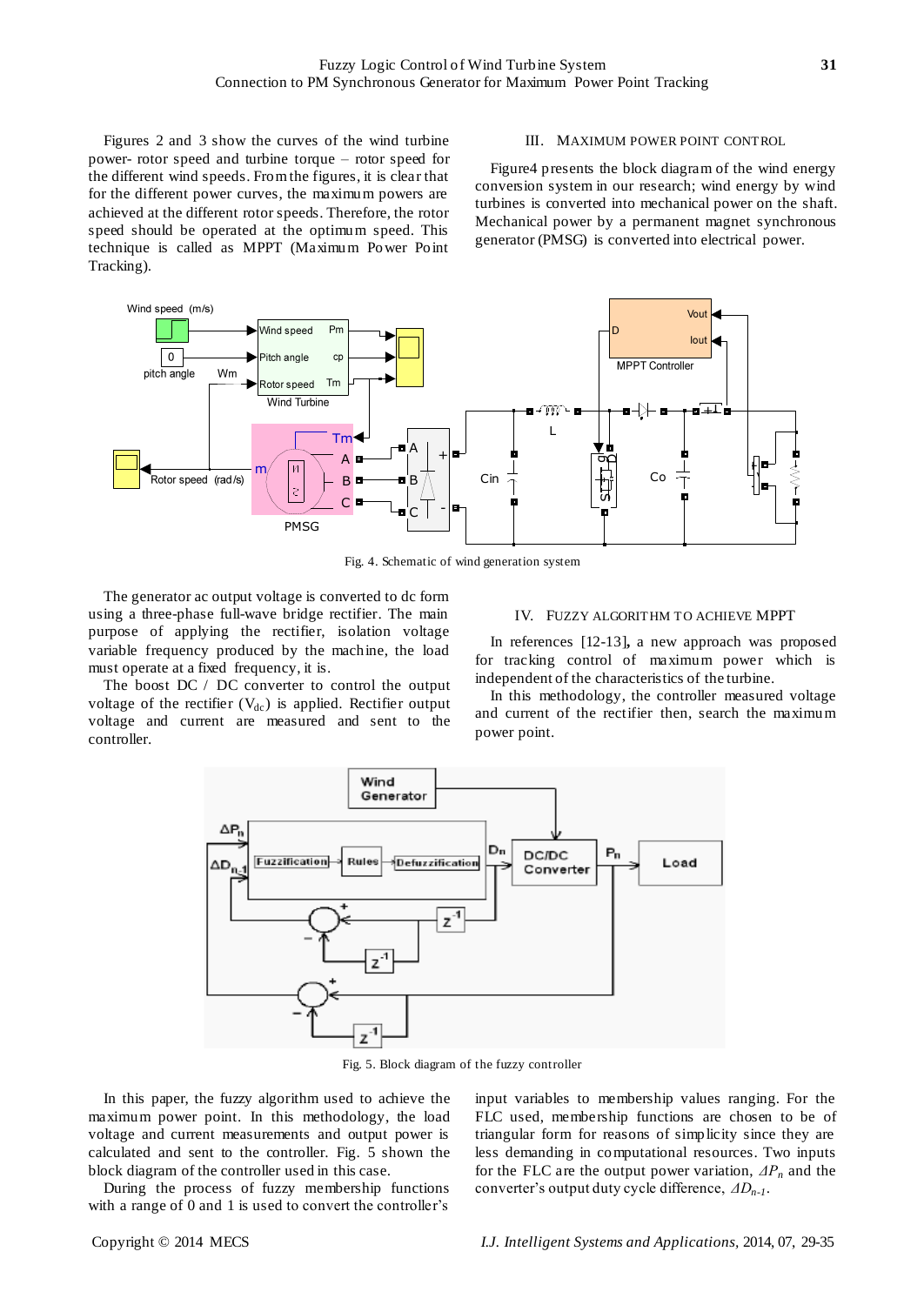$$
\Delta P_n = P_n - P_{n-1}
$$
  
\n
$$
\Delta D_n^i = D_{n-1}^o - D_{n-2}^o
$$
\n(5)



Fig. 6. Membership functions for fuzzy variables

For the fuzzy inference engine, "IF-THEN" rules with "AND" logical operators are designed for the fuzzy variable process. Table 1 displays the rules governing the controller's operation. The system will measure the output power difference *ΔPn* and adjust *D* in order to track the MPP. Fig. 6 shows the membership functions for the inputs of *ΔP*, *ΔDi* and output *Do*, normalized in the range of [-1,1].

| $\Delta D^1$ <sub>n</sub> | $\Delta P_n$ |           |     |     |     |           |           |
|---------------------------|--------------|-----------|-----|-----|-----|-----------|-----------|
|                           | nl           | nm        | ns  | z   | ps  | pm        | pl        |
| nl                        | vl           | vl        | ml  | bav | ms  | <b>VS</b> | <b>VS</b> |
| n <sub>m</sub>            | vl           | ml        | aav | bav | bav | ms        | <b>VS</b> |
| ns                        | ml           | aav       | aav | av  | bav | bav       | <b>VS</b> |
| z                         | <b>VS</b>    | ms        | bav | av  | aav | ml        | vl        |
| ps                        | ms           | bav       | bav | av  | aav | aav       | ml        |
| pm                        | <b>VS</b>    | ms        | bav | aav | aav | ml        | vl        |
| pl                        | <b>VS</b>    | <b>VS</b> | ms  | ml  | ml  | vl        | vl        |

Table1. Fuzzy rules

If for example a medium power increase is measured having resulted from a previous duty cycle increase i.e.

 $\Delta P = nm \, AND \, ADi \, n = nm$ , then a large duty cycle is commanded, i.e.  $Do = ml$ , to keep the system on the same course.

Defuzzification is the process through which the single output fuzzy set, deriving from the aggregation of the outputs of each rule, is converted to a single alue. Here, the centroid defuzzification method, which returns as output the centre of the area under the curve of the output fuzzy set, is used.

#### V. SIMULATION RESULTS

The model of wind energy system with MPPT control is simulated using MATLAB/ SIMULINK as shown in Fig. 4. The wind energy system include: Wind Turbine, Permanent Magnet Synchronous Generator (PMSG), Three Phase Full Bridge Rectifier, Boost DC/DC Converter and MPPT Controller. Table 2 shows the parameters of the Wind Turbine and PMSG used in simulation model.

Table 2. The parameters of the wind turbine and PMSG

| Turbine-Rated power       | 2.5   | kw  |
|---------------------------|-------|-----|
| Rated Wind Speed          | 12    | m/s |
| Optimum power coefficient | 0.48  |     |
| PMSG-Rated power          | 3     | kw  |
| Ld, Lq                    | 0.435 | mH  |
|                           |       |     |

In this simulation, the wind speed has changed in three steps. Wind speed at time  $t_1 = 0.5s$  and  $t_2 = 0.8s$  is changed from 14 m/s to 12 m/s and then to 10 m/s is reduced. With the change of wind speed, the performance of wind turbine with fuzzy controller can track the maximum power delivery operating point**.**

Figure7 shows the variation of the wind speed and generator speed. It is seen that according to the wind speed variation the generator speed varies and that its output power is produced corresponding to the wind speed variation.

As was said, Turbine power coefficient is the most important parameters for optimum system performance and obtain the maximum power from the wind. Figure8 shows simulation results of the aerodynamic coefficient  $C_p$ .

Figure8 displays that when the wind speed changes, the wind turbine power coefficient had small fluctuations phenomenon, but the value of the wind turbine power coefficient would back to the best value soon. It costs less then 0.2s from one stable state to another stable state.

The optimal power coefficient value 0.48. In figure 8, we can see the controller fast and accurate performance.

Figure9 shows the mechanical power and turbine torque curves.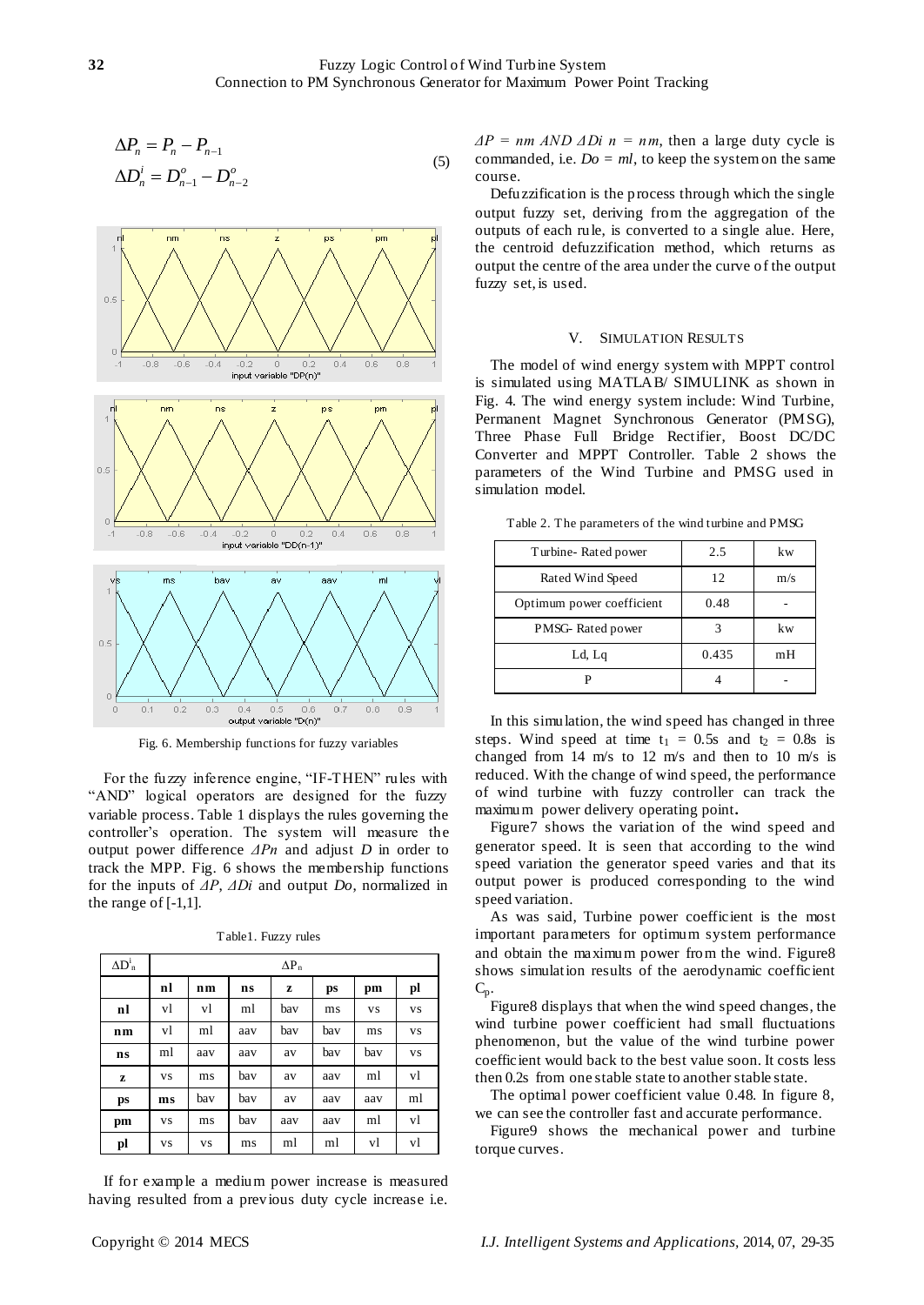

Fig. 7. Simulation results of rotor speed for a step variation of wind speed.



Fig. 8. Simulation results of aerodynamic constant Cp for three step variation of wind speed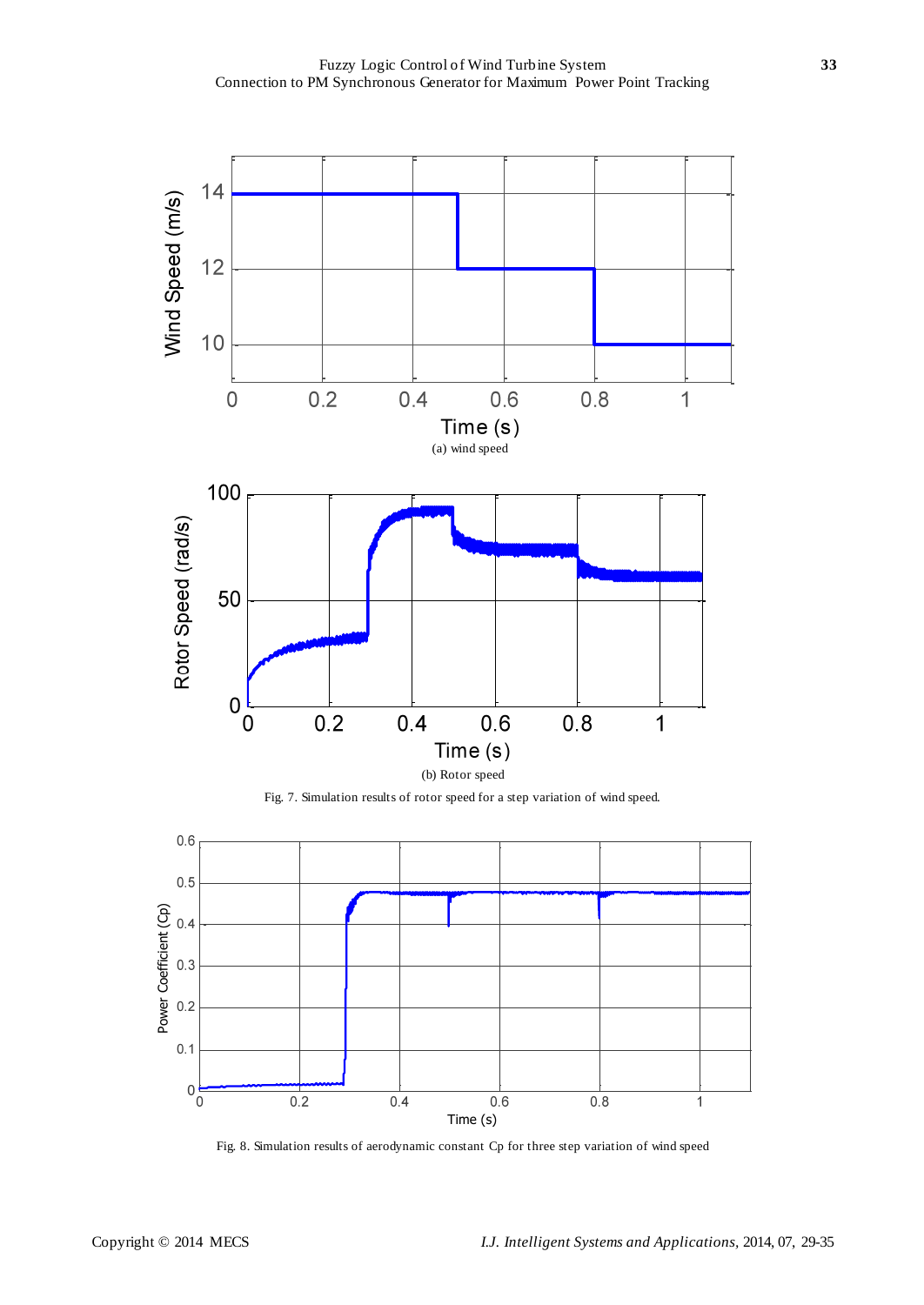

Fig. 9. (a) the mechanical power and (b) turbine torque curves

#### VI. CONCLUSIONS

In this paper, we have proposed a fuzzy logic MPPT technique which can extract maximum power is described and verified through the simulation. The proposed method is completely independent of the properties of turbine and generator. This new MPPT doesn't need the wind speed measurements but the voltage and current load is measured. So this method is not any mechanical sensor which will result in reduced costs and increased reliability of the system. Moreover this control strategy is comparatively easy, and has high practical value. Simulation results show that in any atmospheric conditions such as wind speed changes, the wind turbine system can run stable, and to track the maximum power.

#### **REFERENCES**

[1] Senjyu, T., Tamaki, S., Muhando, E., Urasaki, N., Kinjo, H., Funabashi, T., et al. (2006). Wind velocity and rotor position sensorless maximum power point tracking control for wind generation system. Renewable Energy, 31, 1764– 1775.

- [2] A. Meharrar; M. Tioursi, M. Hatti, A. Boudghène Stambouli." A variable speed wind generator maximum power tracking based on adaptative neuro-fuzzy inference system". Expert Systems with Applications 38 (2011) 7659–7664.
- [3] J. F. Manwell, J. G. Mcgowan, A. L. Rogers, Wind Energy Explained: Theory, Design and Application, John Wiley & Sons Ltd, Chichester, 2002.
- [4] C. H. Ng, M. A. Parker, R. Li, P. J. Tavner, J. R. Bumby, and E. Spooner, "A multilevel modular converter for a large, light weight wind turbine generator," *IEEE Trans. Power Electron.*, vol. 23, no. 3, pp. 1062–1074, May 2008.
- [5] K. Protsenko and D. Xu, "Modeling and control of brushless doubly-fed induction generators in wind energy applications,‖ *IEEE Trans. Power Electron.*, vol. 23, no. 3, pp. 1191–1197, May 2008.
- [6] Kuo-Yuan Lo, Yaow-Ming Chen*, Senior Member, IEEE*, and Yung-Ruei Chang*, Member, IEEE*.' MPPT Battery Charger for Stand-Alone Wind Power System'. IEEE transactions on power electronics, vol. 26, no. 6, june 2011.
- [7] S.Morimoto, H. Nakayama, M. Sanada, andY. Takeda, ―Sensorless output maximization control for variablespeed wind generation system using IPMSG," IEEE Trans. Ind. Appl., vol. 41, no. 1, pp. 60–67, Jan./Feb. 2005.
- [8] K. Tan and S. Islam, "Optimum control strategies in energy conversion of PMSG wind turbine system without